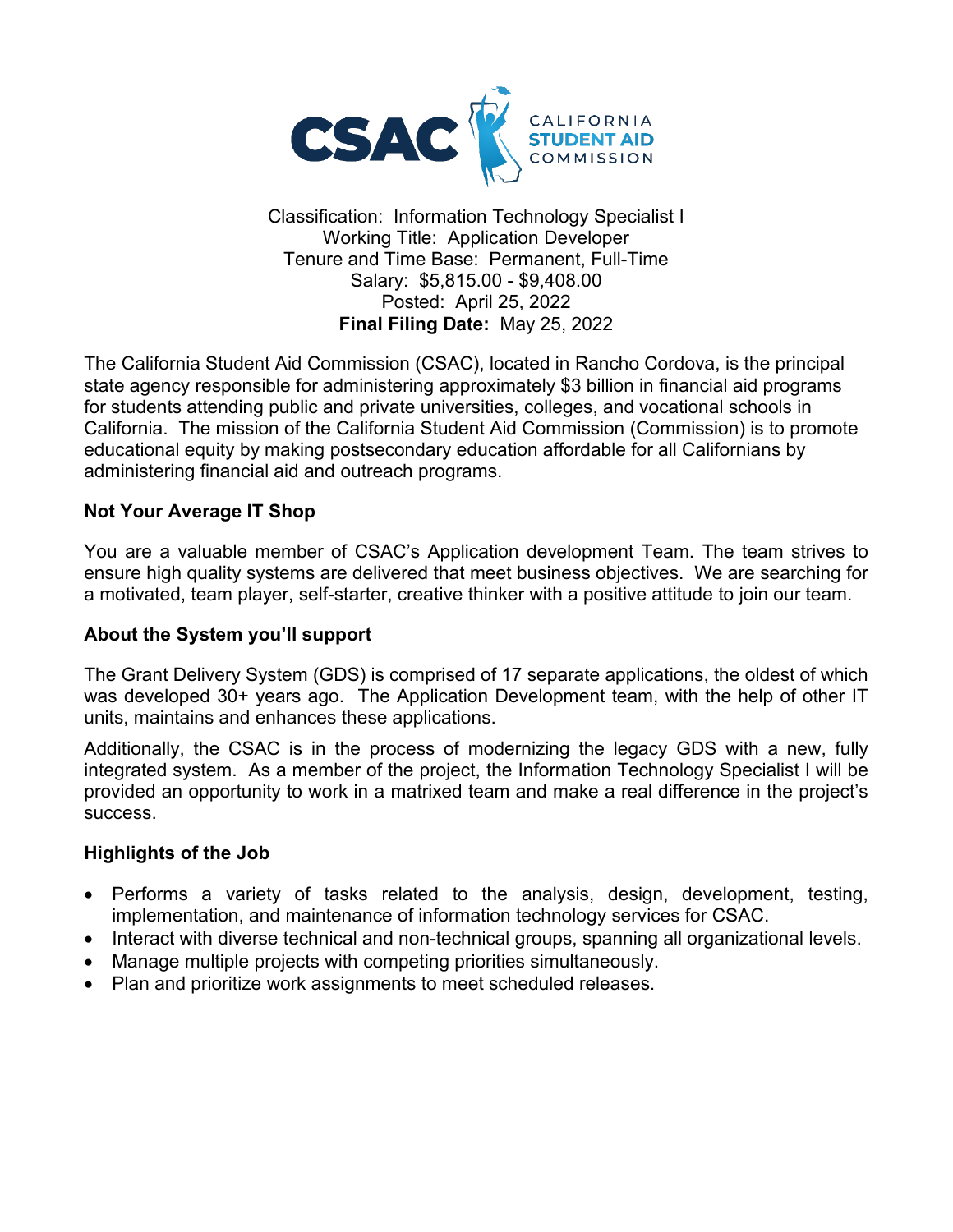### **Preferred Qualifications**

- Experience with Agile Methodology
- Understanding of SOA and API's.
- Extensive Oracle PL/SQL, SQL, DDL and DML experience.
- Developing scalable, optimized applications for Oracle databases.
- DevOps experience with GitHub, Jenkins, Visual Studio, and TFS
- Unit and system testing with Selenium.
- Ability to understand and create design documents such as, Data Modeling and UML diagrams.
- Excellent communication skills and team player with creative and innovative problemsolving abilities.
- Strong relationship management skills, enthusiastic and self-driven, with a high degree of commitment.
- Strong organizational and planning skills, including the ability to multi-task and adjust to changing priorities, work under pressure, meet deadlines, in a fast-paced and small-team atmosphere.

#### **Working Knowledge of:**

- Container-based applications.
- Multi-tier applications using.Net Framework.
- JAVA Framework including Spring Boot.
- Identity Access Management.
- Crystal Report Development.
- Amazon Web Services.

#### **Statement of Qualifications**

Candidates are required to submit a Statement of Qualifications (SOQ). The SOQ is a written document and narrative discussion of how the candidates' education, training, experience, and skills qualify them for the position. The SOQ should be typed and no more than two pages in length with Arial Font 11. Please clearly state which document is the SOQ at the top of the page. A résumé is not considered an SOQ. Applications received without an SOQ will be rejected.

### **Who Should Apply**

Interested individuals who meet the minimum and desirable qualifications and are eligible to be appointed to the **Information Technology Specialist I** classification.

Applicants must have current list eligibility for appointment to this class, currently a state employee who has transfer eligibility (transfers must meet the minimum qualifications for the advertised class, per CCR Rule 250), or currently in an *Information Technology Specialist I* position. Appointment is subject to SROA/Surplus provisions. SROA and Surplus candidates are encouraged to apply. Surplus candidates must submit a copy of their surplus status letter. Other methods of appointments will be considered, including Training & Development (T&D) Assignments.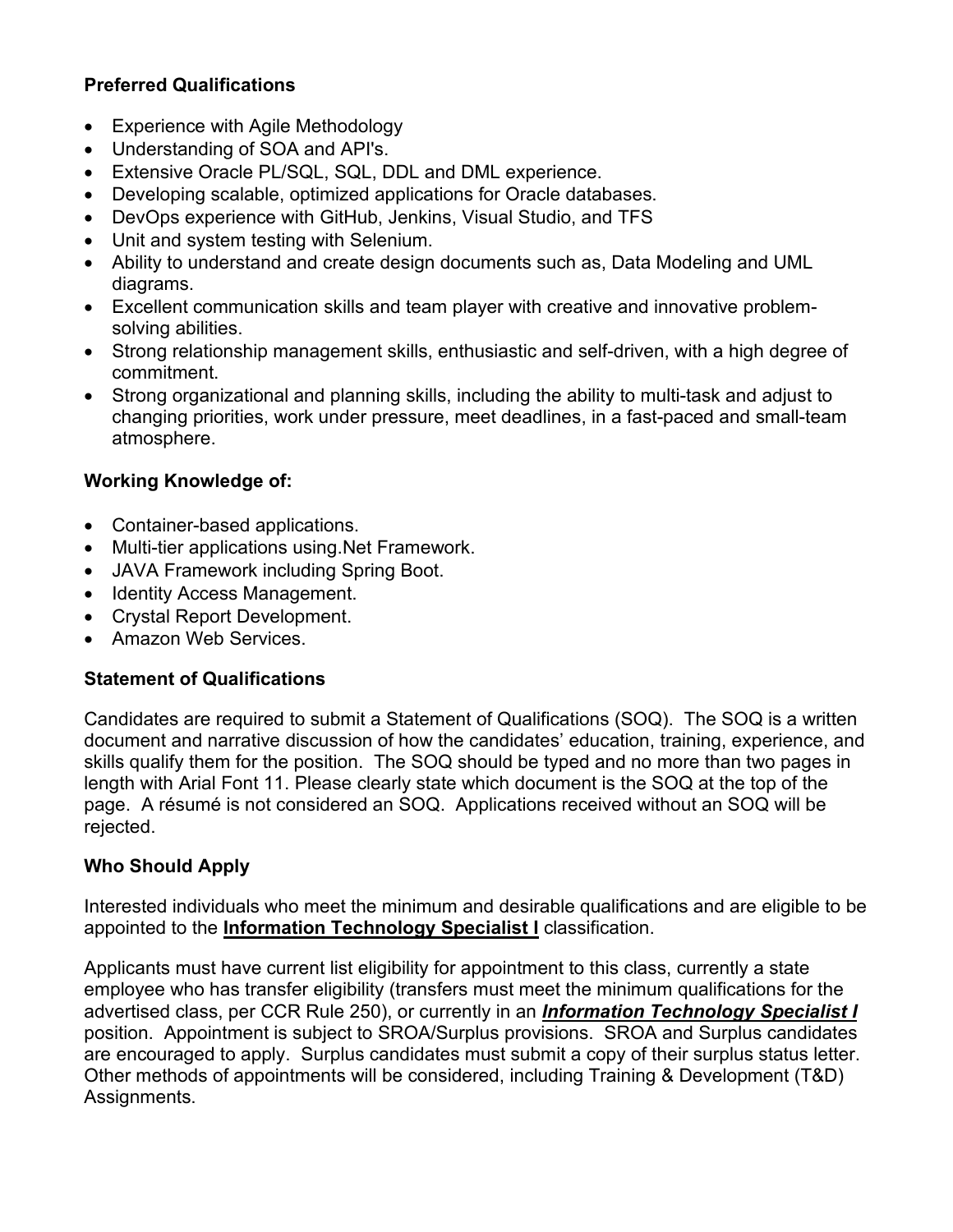All applicants, regardless of the type of eligibility, must meet the Minimum Qualifications of the **IT Specialist I** classification. In addition, please attach all required supporting documents (i.e., transcripts/diploma, license, and/or required certificate) to your application.

Eligibility is determined by the completed information on your Std. 678 and/or résumés; please ensure applications and/or résumés contain completed information, or your application may not be accepted.

#### **How to Apply/Final Filing Date**

Please reference **RPA #21-066**, **JC-303842**, **Position #270-701-1402-XXX**, **Application Developer**, in the 'Job Title' section on the application, Std. 678.

Interested and qualified candidates must complete a State Examination/Employment Application (STD. 678), and a Statement of Qualifications. Submission of a résumé is optional. Applications and Statements of Qualifications must be received or postmarked by the **final filing date of May 25, 2022.** Electronic submission of applications and Statement of Qualifications may be completed through your Cal Career account at [www.jobs.ca.gov.](http://www.jobs.ca.gov/) Please contact the Personnel Office at (916) 464-8910 or email at [Personnel@csac.ca.gov](mailto:Personnel@csac.ca.gov) if you need assistance with the electronic application process.

Applications will **not** be accepted by fax or e-mail. You may also submit your application in person or by mail at:

CA Student Aid Commission P.O. Box 3210 Rancho Cordova, CA 95741-3210 Attention: Personnel-Recruitment

CA Student Aid Commission 11120 International Drive Rancho Cordova, CA 95670 Attention: Personnel-Recruitment

THE STATE OF CALIFORNIA IS AN EQUAL OPPORTUNITY EMPLOYER TO ALL, REGARDLESS OF AGE, ANCESTRY, COLOR, DISABILITY (MENTAL AND PHYSICAL, EXERCISING THE RIGHT TO FAMILY CARE AND MEDICAL LEAVE, GENDER, GENDER IDENTITY OR EXPRESSION, GENETIC INFORMATION, MARITAL STATUS, MEDICAL CONDITION, MILITARY OR VETERAN STATUS, NATIONAL ORIGIN, POLITICAL AFFILIATION, RACE, RELIGIOUS CREED, SEX (INCLUDES PREGNANCY, CHILDBIRTH, BREASTFEEDING AND RELATED MEDICAL CONDITIONS), AND SEXUAL ORENTATION OF ANY PERSON.

IT IS AN OBJECTION OF THE STATE OF CALIFORNIA TO ACHIEVE A DRUG FREE WORKPLACE. ANY APPLICANT FOR STATE EMPLOYMENT WILL BE EXPECTED TO BEHAVE IN ACCORDANCE WITH THIS OBJECTIVE BECAUSE THE USE OF ILLEGAL DRUGS IS INCONSISTENT WITH THE LAW OF THE STATE, THE RULES GOVERNING CIVIL SERVICE, AND THE SPECIAL TRUST PLACED IN PUBLIC SERVANTS.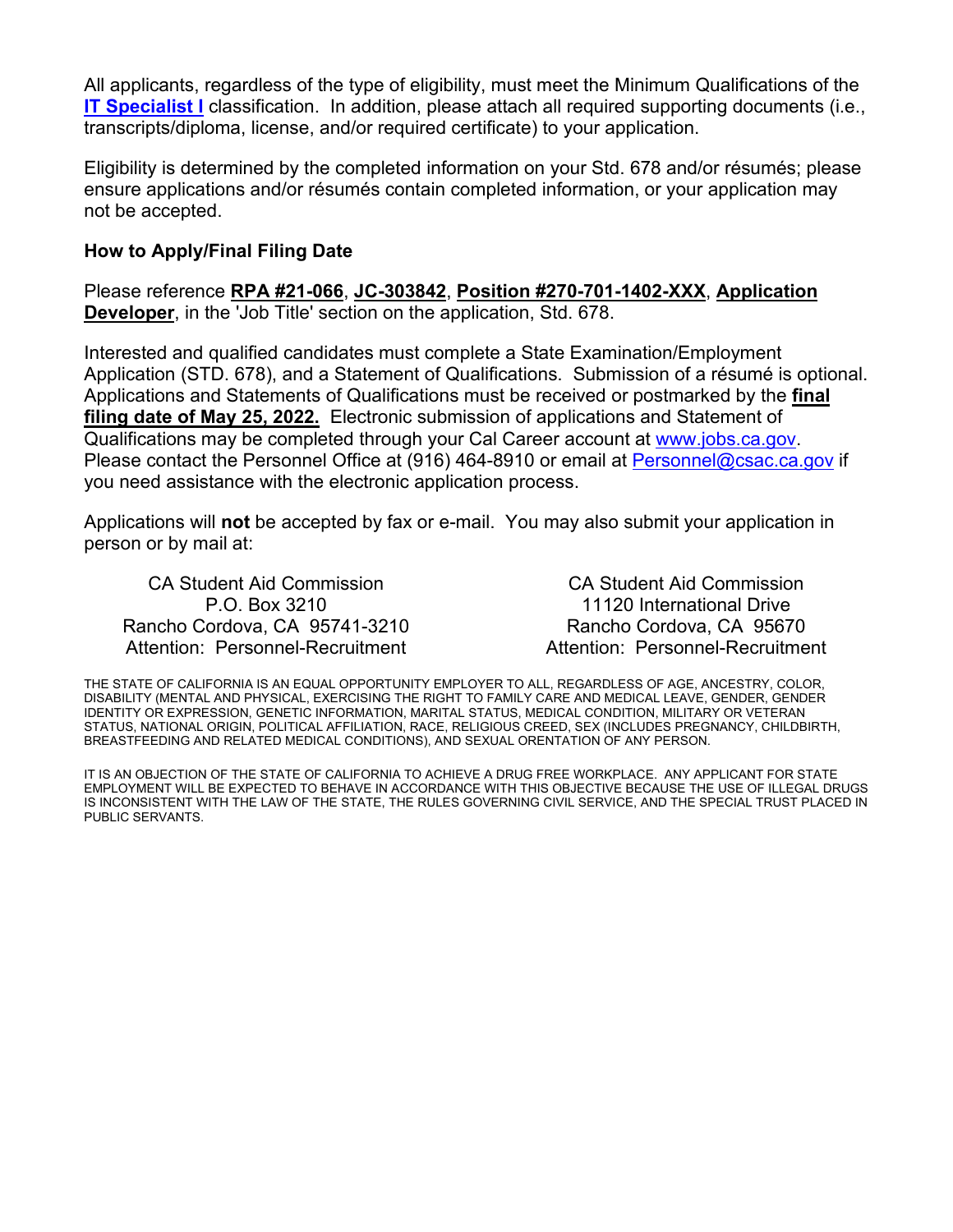# **CALIFORNIA STUDENT AID COMMISSION DUTY STATEMENT**

# **Position Identification:**

| <b>Employee Name:</b>      | Vacant                                     |  |
|----------------------------|--------------------------------------------|--|
| Classification:            | <b>Information Technology Specialist I</b> |  |
| Working Title:             | <b>Application Developer</b>               |  |
| <b>Position Number:</b>    | 270-701-1402-XXX                           |  |
| Location:                  | Rancho Cordova                             |  |
| License/Other Requirement: | N/A                                        |  |
| Date Prepared:             | 3/4/22                                     |  |
| <b>Effective Date:</b>     | To be determined                           |  |

### **Function (Summary of Responsibilities):**

Under the general direction of the Information Technology Supervisor II of the Application Development Team, the Information Technology Specialist I works cooperatively with program units and the Project Management team, serving as a technical lead for the most complex and time-sensitive information technology (IT) projects. The incumbent is a lead programmer responsible for the design, development, and implementation of Web, desktop, server, and mobile applications, including system databases and stored procedures.

Duties include:

- Act as a senior developer in the analysis, design, development, testing, implementation and maintenance of programming solutions and enhancements
- Lead multiple complex projects and tasks to plan, design, develop, test, and implement new and enhanced Grant Delivery System (GDS)
- Conduct code analysis and systems design for software applications that support business customers.
- Develop programming logic, coding, test data, program testing, program documentation, production problem analysis, debugging and rapid correction
- Participate in the most complex projects.
- Act as a technical advisor/resource for IT staff and the business unit
- Create, and publish documentation

Provide leadership in identifying, investigating, and recommending opportunities to incorporate emerging technology tools, practices, and techniques to improve the efficient delivery of business functions.

- ☐ Business Technology Management
- ☐ Client Services
- □ Information Security Engineering
- ☒ Information Technology Project Management
- ☒ Software Engineering
	- ☐ System Engineering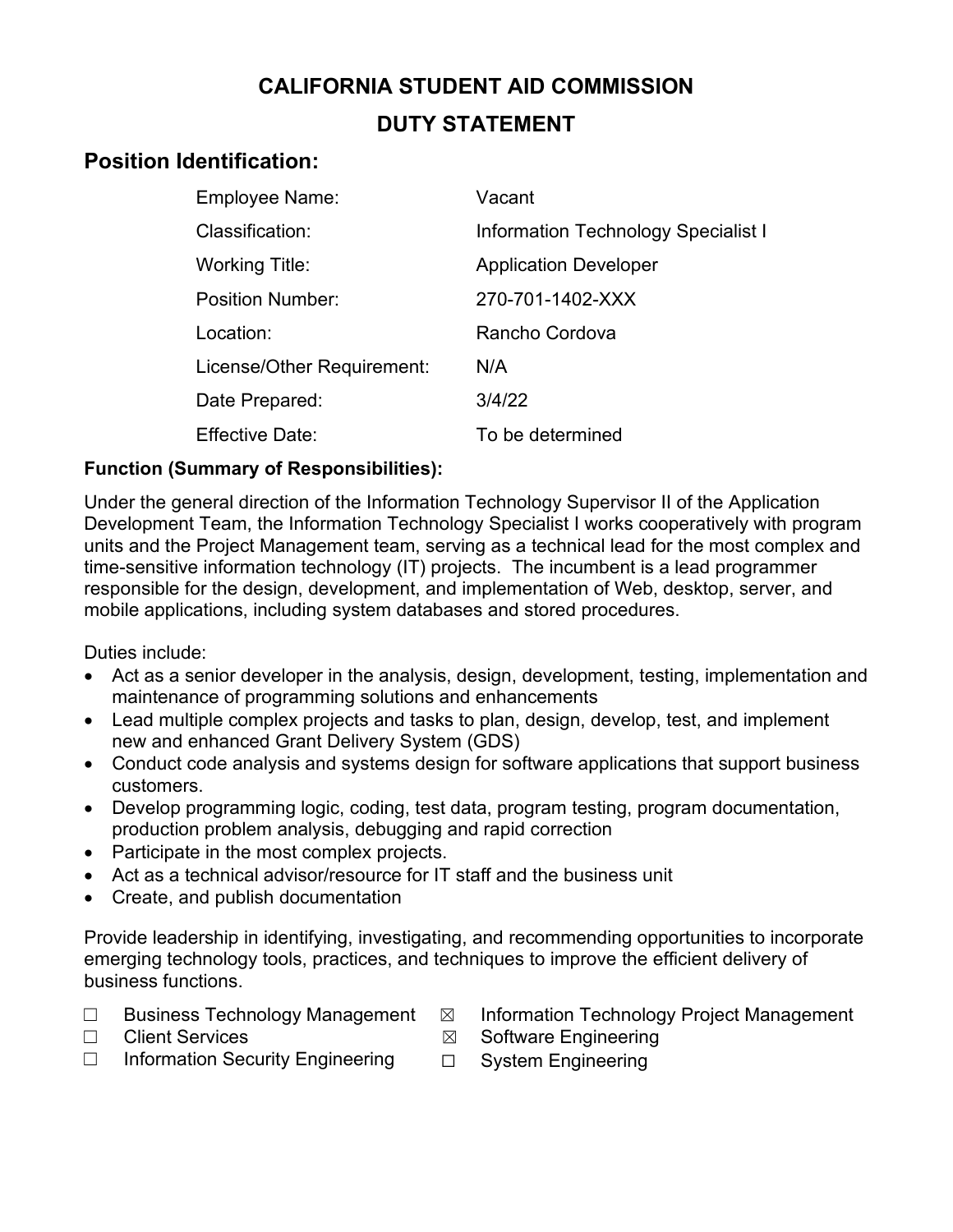#### **Reporting Relationships:**

Reports directly to the Information Technology Supervisor II over the Application Services Section.

## **Program Identification:**

The California Student Aid Commission is responsible for administering financial aid programs for students attending public and private universities, colleges, and vocational schools in California. The mission of the California Student Aid Commission (Commission) is to promote educational equity by making postsecondary education affordable for all Californians by administering financial aid and outreach programs.

As a valued member of the Information Technology Services Division team, you make it possible for the California Student Aid Commission's (CSAC) to improve by providing expert level consultation, being innovative, resourceful, and flexible, reporting to work as scheduled; working cooperatively with team members and others; and treating others fairly, honestly, and with respect. Your efforts are important to each member of the team, as well as the students and schools we serve.

### **Job-Functions:**

Candidates must be able to perform the following essential functions with or without reasonable accommodations.

- 35% The Information Technology Specialist I Application Developer must be proficient in analysis, design, development, testing, implementation and maintenance of programming solutions and enhancements for public-facing, web-based applications. Lead multiple complex projects and tasks throughout the software development lifecycle (SDLC) using agile method. Conduct code analysis and systems design for software applications that support CSAC stakeholders. Provide leadership in identifying, and innovating to improve the efficient delivery of stable, scalable, well-performing applications.
- 25% The incumbent must maintain knowledge and understanding of technologies such as DevOps, configuration management, Structured Query Language, database design fundamentals, and testing techniques. In addition, the incumbent is expected to develop and maintain familiarity with concepts, components, and standards related to software structured programming and design, analysis methodologies and object-oriented technology.
- 15% Act as a technical advisor in determining and analyzing the information processing needs of users, establishing the feasibility of information technology system solutions, monitors, and implements systems and may assist in the evaluation of proposed new or modified information technology system hardware and software and the development, installation, and measurement of system programs. Maintains and enhances reports; provides mentoring and technical assistance to stakeholders for development support duties as required; prepares and maintains design documents; performs testing to ensure an errorfree release of software, coordinates the implementation of the new system with the user community to ensure a smooth delivery of the finished system.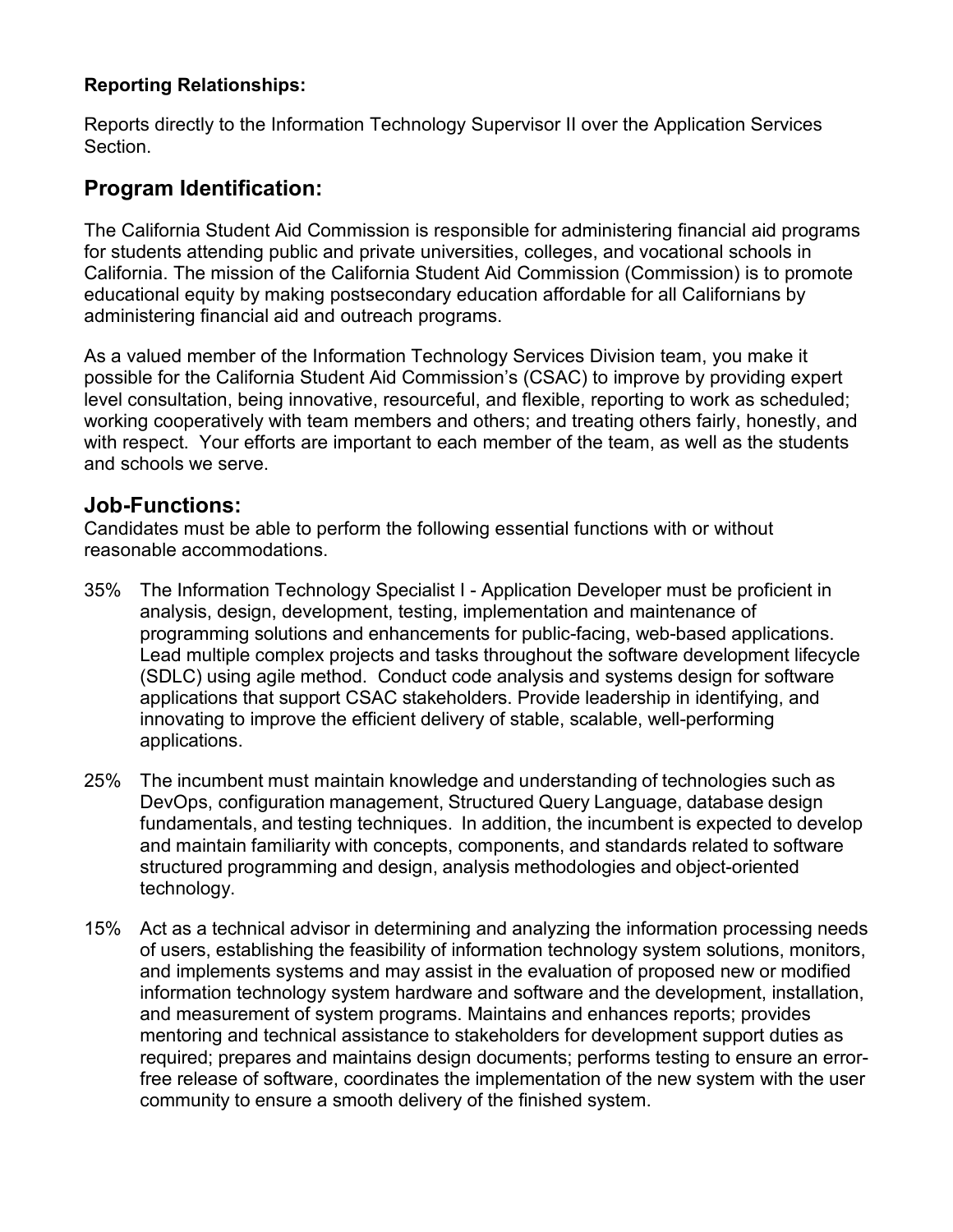- 10% Lead in the development of software development standards, procedures, processes, and documentation used by the California Student Aid Commission to ensure consistent state government interoperability.
- 10% Provide technical assistance and production support for the legacy and modernized applications.

#### **Non-Essential Functions**

5% Other duties as required.

# **ADA Requirement**

Alternatives will be provided for incumbents who are unable to perform the essential functions of the job due to a disability covered under the Americans with Disabilities Act.

# **Physical Requirements:**

Ability to operate and utilize office machines required to perform work tasks, such as copiers, faxes, calculators, personal computer, etc. these job duties may require the incumbent to work under demanding conditions and irregular hours during peak periods. Requires sitting for long periods while using a personal computer or reviewing documents and working papers.

# **Working Conditions:**

Employee's work is to be performed within an office environment, may work remotely, and is equipped with standard or ergonomic office equipment, as needed. Attend meetings in designated conference rooms and be willing to travel to off-site locations. The work environment is fast-paced and requires considerable flexibility in managing time, multiple changing priorities, and work assignments. Work environment requirements:

- Professional business attire.
- Required to carry a mobile device and be available by phone or e-mail.
- Requires periodic off-shift or weekend work.

# **Attendance:**

Must maintain regular and acceptable attendance. This position is subject to on call and standby time and periodic off-shift, weekend work. This position is work week group "E" which is exempted from coverage under the Fair Labor Standards Act (FLSA). A work week group "E" or salaried employee does not receive overtime compensation and may be required to work specific hours to provide services when deemed necessary by management. Employees who are excluded from FLSA shall not charge paid leave for absences of less than whole day increments or docked for absences of less than a whole day.

# **Signature:**